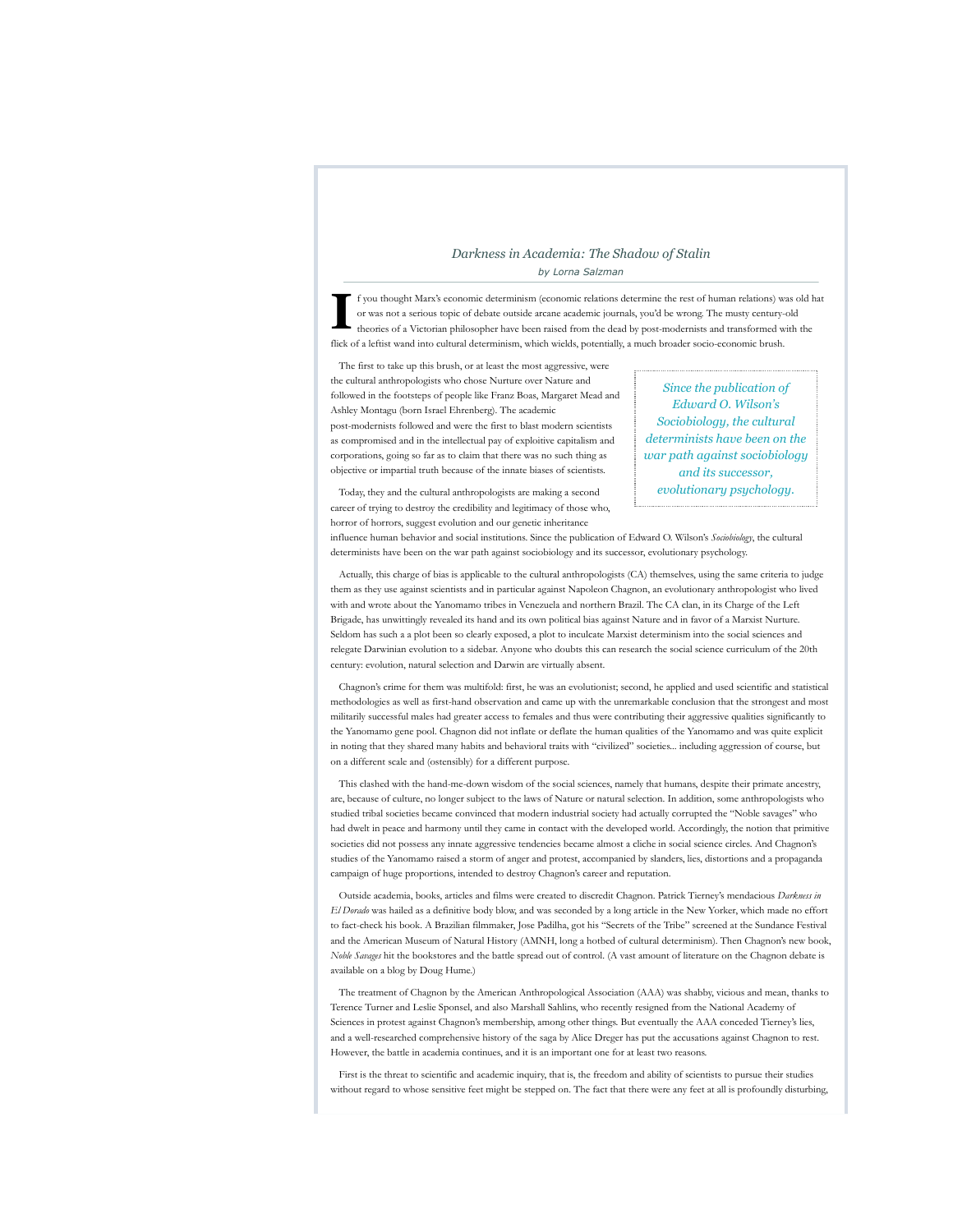because it demonstrates the persistence of political bias and how it can be wielded against those who do not share the same philosophy. This is the Marxist philosophy of cultural and economic determinism, in which all of human behavior and institutions are considered blank slates, to become reality only when humans chalk them. Of course, the left does not consider the possibility that a non-Marxist polity could take control and impose *its* own mark and agenda on society.

The other threat is equally onerous, the one which throws evolution and Nature out the window, which asserts that humans are above Nature, not subject to her laws, have no evolutionary history, no genetically conferred attributes...in essence a view of humans and the earth that is not only purely materialist but which then opens the earth to exploitation and commodification. This is in fact the condition we live under today, and it is not an exaggeration to connect it directly to the domination of the cultural determinists in the social sciences who have controlled the curricula in our universities for nearly a century.

It is not farfetched to trace the present unravelling of the earth's systems and rapacious resource exploitation back to those who deliberately threw evolution under the bus and elevated humanity to the pinnacle of life on earth. All belief systems and economic philosophies have their precedents, and the Marxist theory of economic determinism was neatly re-jiggered into cultural determinism, squashing the dimensions of philosophy and ethics that struggled throughout the 20th century and are still struggling against the mindless destruction of the earth's natural systems.

The ugly campaign against Chagnon is eerily reminiscent of the ideological purges of Stalin, where deviation from the official line ended sometimes in exile but more often in execution. Lysenko's theory of the inheritance of acquired characteristics became Stalinist doctrine and Soviet science suffered painfully for decades as a result. Cultural anthropologists may not have the same vaulting ambition of Stalin but they have no hesitation in promoting their views in academia so as to impose their Marxist cultural determinism. Perhaps it should be called "the inheritance of acquired ideology".

This war against sociobiology and its successor, evolutionary psychology, is an urgent kind, not just an obscure debate about the mating habits of bonobos. It goes to the heart of what we have taken for granted since the Enlightenment: freedom of inquiry and dissent, of the very practice of science and in particular the science that is most needed to reconcile humanity to its role and future in Nature. The revival of the "Nature red in tooth and claw" slur by the post-modernists plays on the good intentions of compassionate liberals who commiserate with the "primitive" peoples who, they are told, struggle against colonialism...even when they are living out their lives remotely and freely like the Yanomamo.

Unless we acknowledge the supreme importance of evolution, we will never solve the problems of ecological degradation much less social injustice. The pretense that after humans pulled away from their primate ancestors they were free to make the world in their image is at the root of the global crisis. In this regard, the Marxists are remarkably like religious fundamentalists. We must be on the front line and, along with Chagnon, face down those who would destroy science in the name of ideology.

Taking all these things together, it becomes clear that the rescue of both academic and ecological integrity requires a reintegration of humanity into Nature, a reassembling of the pieces shattered by not just irresponsible corporations but by the intellectually irresponsible cultural determinists who are busy undermining the very thing that we need to save the earth: the discipline and independence of science, of free and fearless investigation unconstrained by aberrant political theories of no relevance, and the integration of evolutionary studies into the social sciences. In this context, Napoleon Chagnon's work and courage deserve commendation as well as a commitment to defend other scientists against the regressive forces of Marxism and post-modernism.•

**Lorna Salzman's** *career as an environmental activist and writer began when the late David Brower hired her to be the regional representative of Friends of the Earth in NYC. Later she worked as an editor on National Audubon's American Birds magazine and as* director of Food  $\dot{\mathcal{O}}$  Water, an early opponent of food irradiation, and then spent three years as a natural resource specialist in the NYC *Dept. of Environmental Protection. She co-founded the New York Green Party in 1984 and in 2004 she sought the U.S. Green Party's presidential nomination. She is the author of Politics as if Evolution Mattered, which addresses the intersection of evolution with sociopolitical policy. More information: www.lornasalzman.com and www.neoenigma.blogspot.com*

## **REFERENCES:**

- 1. Chagnon, Napoleon A. Yanomamo: The Fierce People, Case Studies in Cultural Anthropology, Holt, Rinehart & Winston, 1968.
- 2. Chagnon, Napoleon A. Noble Savages: My Life Among Two Dangerous Tribes The Yanomamo and the Anthropologists, Simon & Schuster, 2013.
- 3. Dreger, Alice. Darkness' Descent on the American Anthropological Association: A Cautionary Tale, open source at Springerlink.com,<br>2011. (A definitive, comprehensive and immaculately researched history of the Chagnon con AAA.)
- Hume, Doug. www.anthroniche.com, a blog listing hundreds of articles, letters, references and books about the Chagnon debate under the "Darkness in El Dorado" category. 4.
- 5. Montagu, Ashley, editor, Sociobiology Examined, Oxford University Press, 1980.
- 6. Tierney, Patrick. Darkness in El Dorado: How Scientists & Journalists Devastated the Amazon, W.W.Norton, 2000.
- 7. Wilson, Edward O. Sociobiology: The New Synthesis, Oxford University Press, 2000. Chagnon, Napoleon

### **ADDITIONAL READING AND COMMENTARY:**

**Chagnon, Napoleon**. In his book, *Noble Savages: My Life Among Two Dangerous Tribes – The Yanomamo and the Anthropologists*, Chagnon writes:

*Increasing numbers of American cultural anthropologists – and many academics in other disciplines –*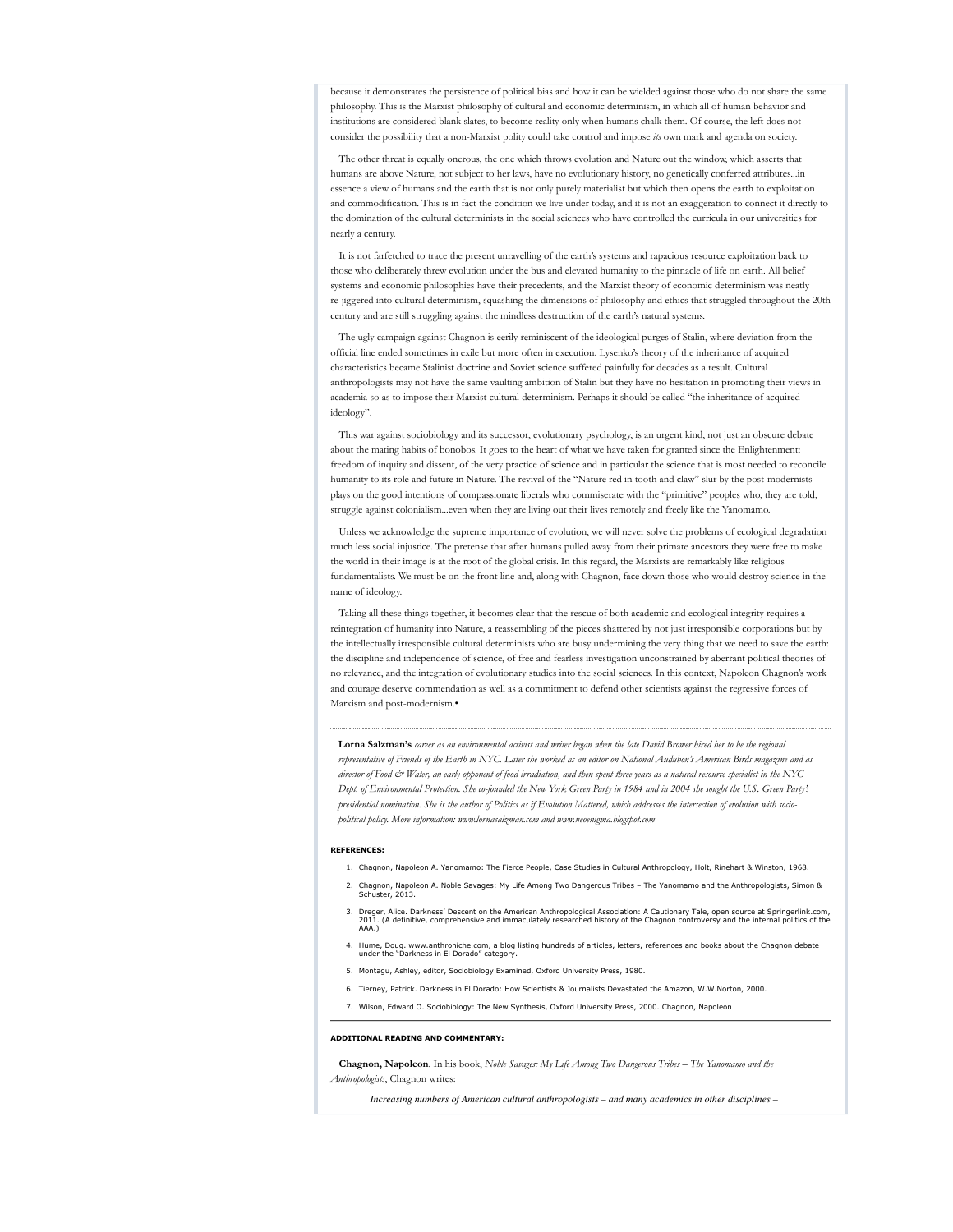*began to view their role in the academy as one of advocacy for various causes having to do with the harm that industrialized nations, especially capitalist ones, were inflicting on the earth's rivers, forests, ecological systems, and most of all the remaining tribesmen, ethnic minorities, illegal immigrants, the homeless, and others. In principle these genuine and meritorious concerns were not incompatible with the general historical traditions and accepted canons of ethics and behavior assumed by the professionals in the sciences. But somewhere along the way the anthropological profession was hijacked by radicals who constituted the "Academic Left", an aphorism coined by biologists Norman Levitt and Paul Gross in their superb book Higher Superstition.*

Chagnon then quotes anthropologist Roy D'Andrade:

*The [post-modernist] model does not lead one to do anything positive about bad conditions. Instead it leads to denunciations of various social practitioners, such as social workers, doctors, psychiatrists, economists, civil servants, bureaucrats, etc. and especially other anthropologists. Isn't it odd that the true enemy of society turns out to be that guy in the office down the hall?*

\*\*\*\*\*\*\*\*\*\*\*\*\*\*\*

**Nanda, Meera**. *Prophets Facing Backwards: Post-Modern Critiques of Science and Hindu Nationalism in India*, Rutgers University Press, 2003.

Some American post-modernists, in whose company we see the cultural determinists, have succeeded in infecting progressives with their antipathy to the Enlightenment, as part of their politically deformed ideology that blasts "Eurocentrism" and western colonialism. Going one step further they try to replace secularism and rationalism with a seriously flawed belief system of superstition and alternative folk science to replace scientific modernity and reason. Meera Nanda has, in this book, done a great service by exposing the dangers behind the new "cultural relativism" and its blatant anti-intellectualism. She writes:

*these intellectuals [...] have helped deliver the people they profess to love – the non-Western masses, the presumed victims of 'Western science' and modernity – to the growing forces of hatred, fascism and religious fanaticism.*

Her book, she asserts, was written

*to reaffirm the historic association of science with the goals of the Enlightenment, secularism, and democracy, especially in non-Western societies [...]With the threat of clerical fascism staring us in the face, it is time to recover the ground lost to the feel-good but dangerous relativism of postmodernism.*

\*\*\*\*\*\*\*\*\*\*\*\*\*\*\*

**Pinker, Stephen**. *The Blank Slate: The Modern Denial of Human Nature*. Viking Penguin 2002.

Here Pinker goes to the heart of deconstruction, saying:

*It is ironic that a philosophy that prides itself on deconstructing the accoutrements of power should embrace a relativism that makes challenges to power impossible, because it denies that there are objective benchmarks against which the deceptions of the powerful can be evaluated.*

### Pinker notes:

*The philosopher Ian Hacking provides a list of almost forty categories that have been recently claimed to be 'socially constructed'. The prime examples are race, gender, masculinity, nature, facts, reality and the past. But the list has been growing and now includes authorship, AIDS, brotherhood, choice, danger, dementia, illness, Indian forests, inequality, the Landsat satellite system, the medicalized immigrant, the nation-state, quarks, school success, serial homicide, technological systems, white-collar crime, women refugees and Zulu nationalism.*

### \*\*\*\*\*\*\*\*\*\*\*\*\*\*\*

## **James, Clive**. *Cultural Amnesia: Necessary Memories from History and the Arts*, W.W.Norton & Co., 2007.

Along with the late Christopher Hitchens, James has been one of the few uncompromising defenders of liberal democracy and universal human values free of ideology. While this book deals with major figures in the arts and humanities, the perspective with which he looks at these - not all of the individuals are admirable is relevant to present day scientists, social scientists and scientific institutions. James is an outstanding writer and this extremely interesting and revealing essay collection deserves a wide reading by anyone curious about the intellectual antecedents and political context of the 20th century's important thinkers, artists, theorists and philosophers.

## In his introduction, James writes:

*Totalitarianism... is not over. It survives as residues, some of them all the more virulent because they are no longer hemmed in by borders; and some of them are within our borders. Liberal democracy deserved, and still deserves to prevail – one of the aims of this book is to help stave off any insidious doubts on that point – but in both components of liberal democracy's name there are opportunities for the ideologist: in the first component lies inspiration for the blind devotee of economic determinism, and in the second for the dogmatic egalitarian. From within as well as without, the Procrustean enemies of our provokingly multifarious free*